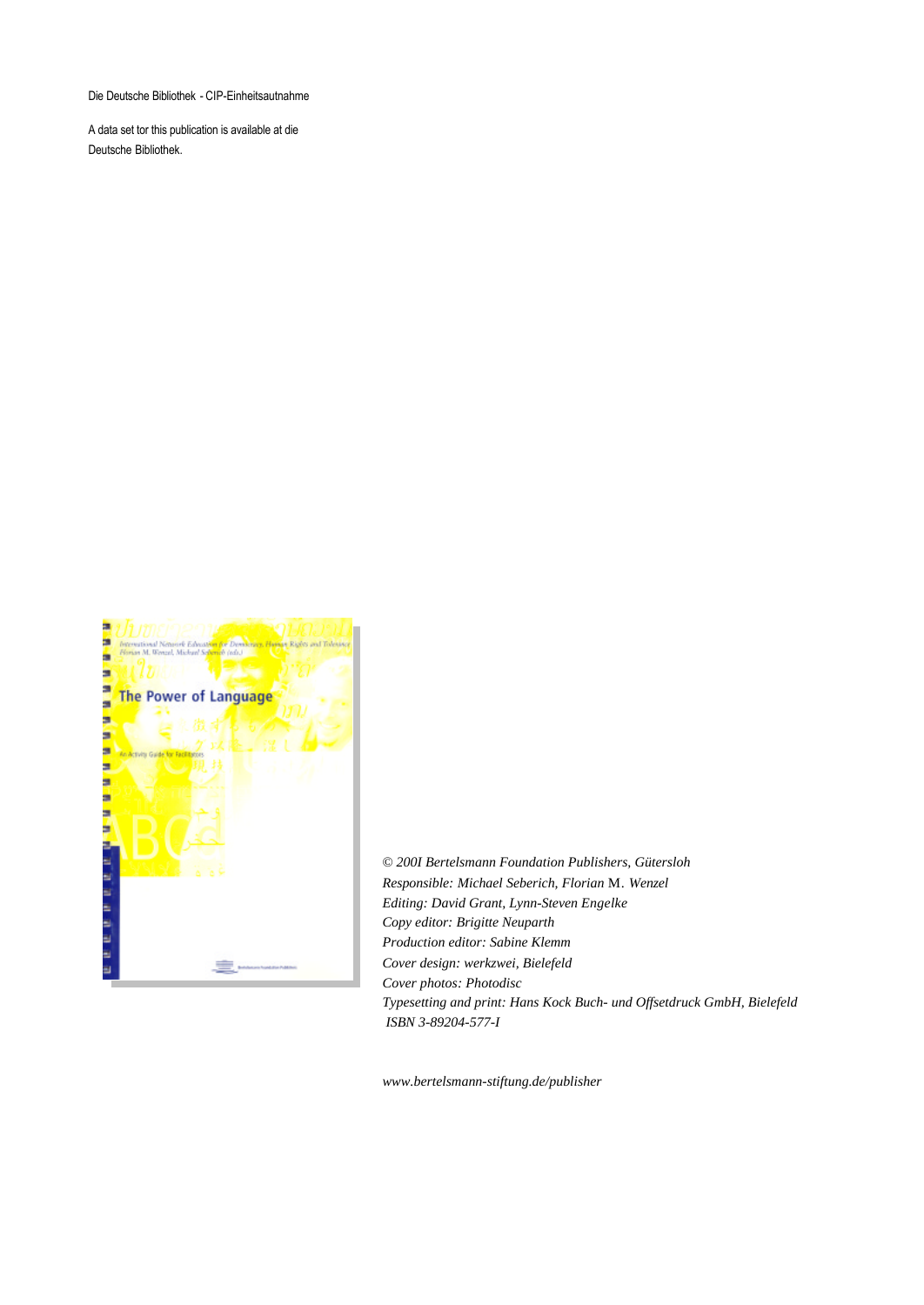# **Table of Contents**

|    | 11 |  |
|----|----|--|
|    |    |  |
|    |    |  |
|    |    |  |
| 13 |    |  |
| 15 |    |  |
| 16 |    |  |
|    | 17 |  |
|    |    |  |
|    | 19 |  |
|    | 21 |  |
|    | 24 |  |
|    | 27 |  |
|    | 30 |  |
| 33 |    |  |
| 36 |    |  |
| 40 |    |  |
|    | 43 |  |
|    |    |  |
|    | 47 |  |
|    | 49 |  |
|    | 51 |  |
|    | 52 |  |
|    |    |  |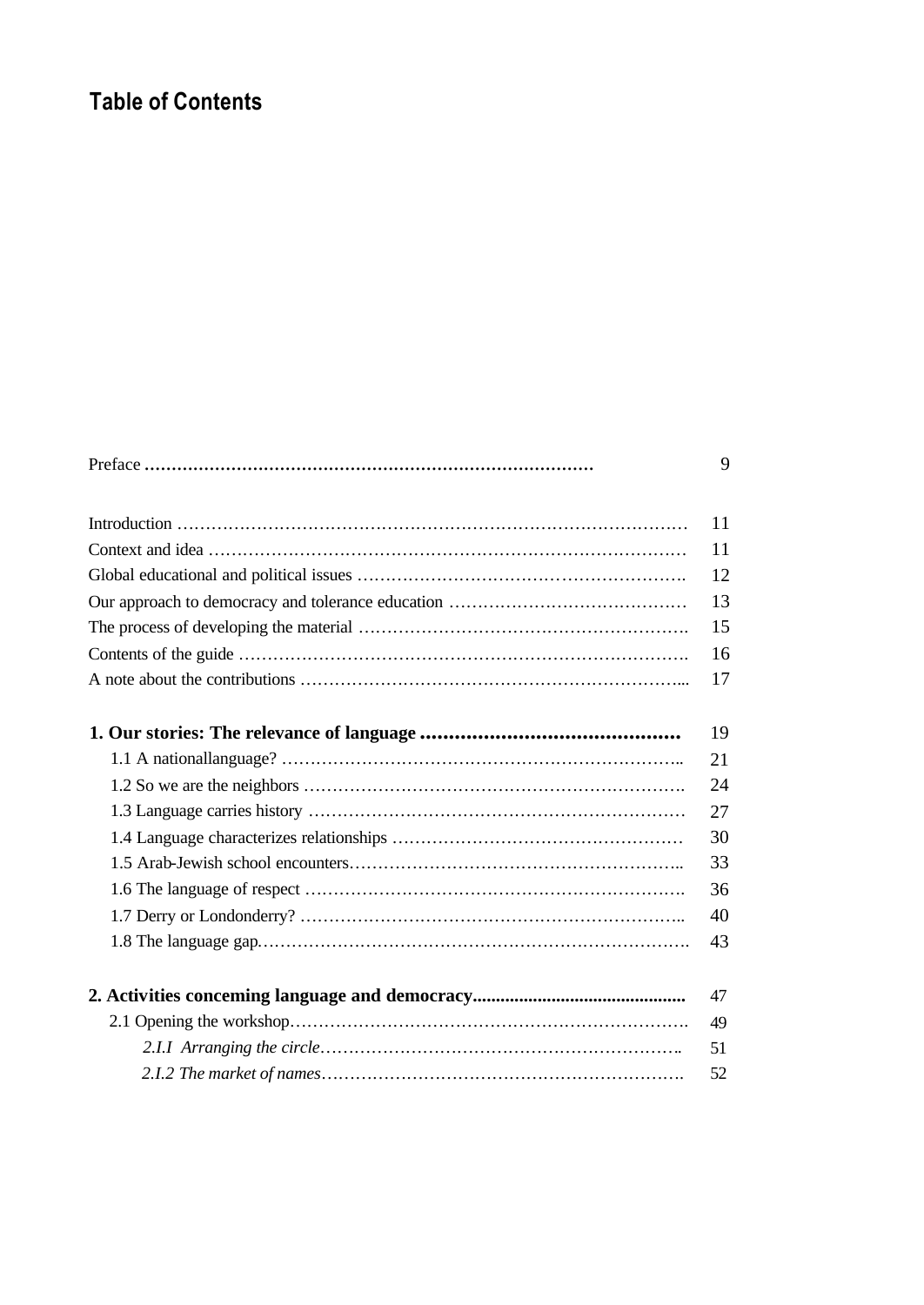|       | 54 |
|-------|----|
|       | 55 |
|       | 57 |
|       | 59 |
|       | 61 |
|       |    |
|       | 62 |
|       | 63 |
|       | 66 |
|       | 68 |
|       | 71 |
|       | 74 |
|       | 79 |
|       |    |
|       |    |
|       |    |
|       |    |
|       |    |
|       |    |
|       |    |
|       |    |
|       |    |
|       |    |
|       |    |
|       |    |
|       |    |
|       |    |
|       |    |
|       |    |
|       |    |
|       |    |
|       |    |
|       |    |
|       |    |
|       |    |
|       |    |
| 2.6.1 |    |
| 2.6.2 |    |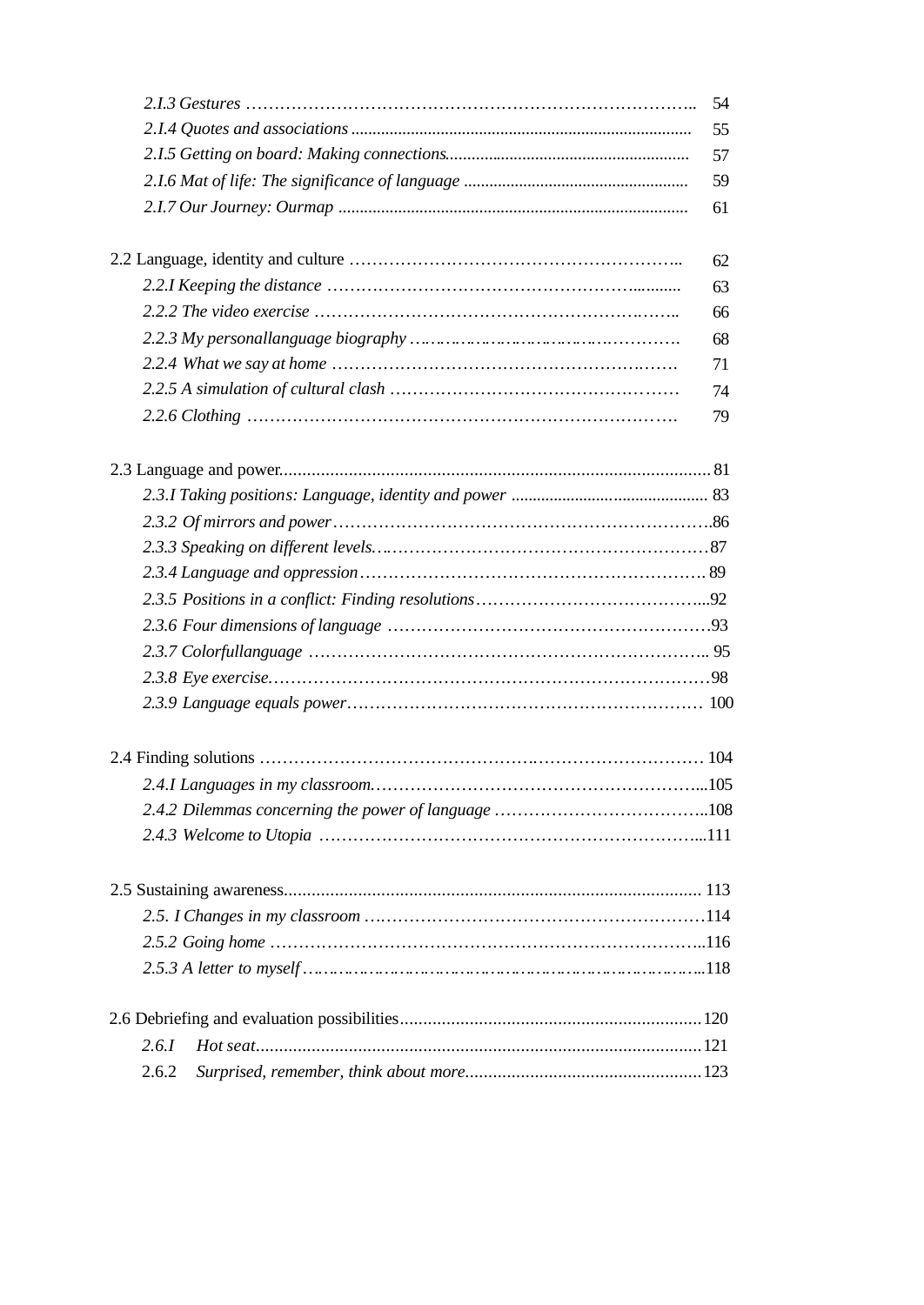| 2.6.3 |                                                                                   |  |
|-------|-----------------------------------------------------------------------------------|--|
| 2.6.4 |                                                                                   |  |
| 2.6.5 |                                                                                   |  |
| 2.6.6 |                                                                                   |  |
| 2.6.7 |                                                                                   |  |
| 2.6.8 |                                                                                   |  |
| 2.6.9 |                                                                                   |  |
|       |                                                                                   |  |
|       |                                                                                   |  |
|       |                                                                                   |  |
|       |                                                                                   |  |
|       | 3.1.2 The Tower of Babyion: How to communicate with participants in a workshop147 |  |
|       |                                                                                   |  |
|       | 3.2.I International workshop by the                                               |  |
|       |                                                                                   |  |
|       | 3.2.2 Workshop at a European Youth conference run by                              |  |
|       |                                                                                   |  |
|       | 3.2.3 International workshop of Living Bridges in Bulgaria run                    |  |
|       | by the International Network: Education for Democracy,                            |  |
|       |                                                                                   |  |
|       | 3.2.4 Workshop for teachers: multilingualism in the German classroom  162         |  |
| 3.2.5 |                                                                                   |  |
|       | 3.2.6 Workshop for volunteers of the                                              |  |
|       |                                                                                   |  |
|       |                                                                                   |  |
|       | Handbooks and background material by contributing institutions  167               |  |
|       |                                                                                   |  |
|       |                                                                                   |  |
|       |                                                                                   |  |
|       |                                                                                   |  |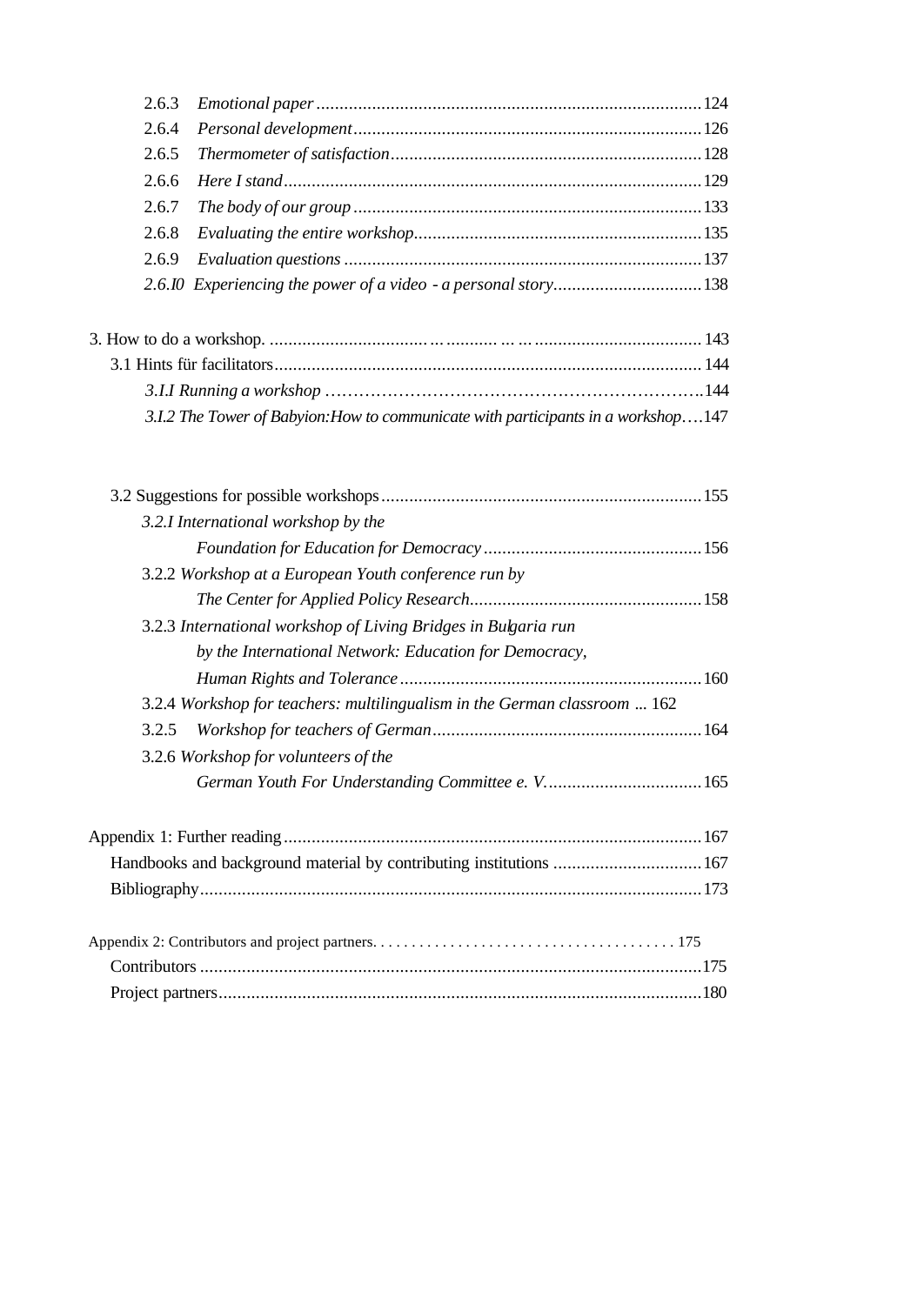## **Preface**

Language is the basic means of communication of every human being. Therefore the use of a language can be understood as one part of humanity's cultural rights. Today over 6000 languages and major dialects are spoken in the world.

The strong link between interpersonal communication and identity underpins the fact that language is closely related to such issues as democracy, human rights and tolerance. Language aIlows us to develop and communicate our thoughts, experiences and rights. This observation turns into a source for conflicts when linguistic hierarchies develop within a political entity. From this perspective, language is inevitably connected with conflicts of identity and power structures.

One of the activities assembled in this guide particularly iIlustrates the connection between language and identity. The participants are asked to transfer a proverb from their mother tongue into the language used in the training. In many cases the direct translation of the proverb does not make sense in the other language. The participants feel misunderstood and surprised about the power of language. This misapprehension shows on a very basic level that language is one of the keys to express and access equal rights and political participation within a society. A sensitive approach towards this issue opens a great potential for the further exploration of related topics.

This observation has also been true für the organizations that have come together in the International Network on Education for Democracy, Human Rights and Tolerance. When its members first met in 1998, the dilemmas of working together as a multilingual group became immediately apparent. The challenge of overcoming intercultural barriers within the Network, as weIl as the reflections upon the work in their respective horne countries placed the issue of language on the fürefront of the topics chosen to be addressed.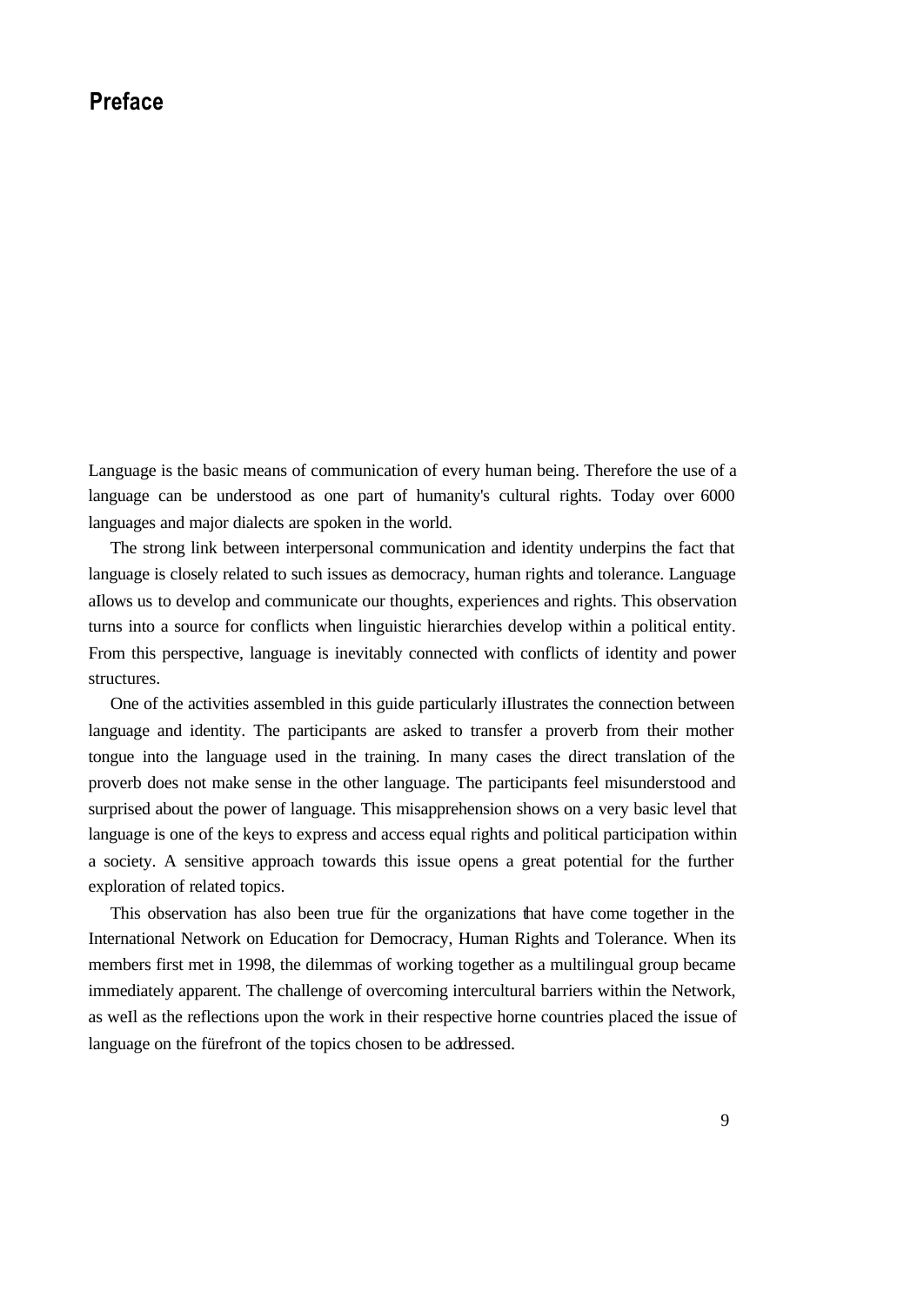*The Power of Language* is the result of this effort within the Network. One of its working groups collected, adapted and developed a range of activities to help educators grapple with the many facets and issues surrounding the use of language. The activities proposed he re were tested in different cultural contexts and with various target groups.

With this guide, the International Network on Education for Democracy, Human Rights and Tolerance presents its first publication. Initiated in 1998 by the Bertelsmann Foundation in cooperation with the Center for Applied Policy Research (C.A.P) at the Ludwig-Maximilians-University in Munieh, the Network has developed an effective working process. Over the last three years, it has grown from seven to ni ne members and now consists of non-governmental organizations trom Brazil, Chile, Germany, Israel, the Netherlands, Northern Ireland, the Philippines, Poland and the USA. I am confident that the activities presented he re will be useful for all those who are working in the field of education for democracy, human rights and tolerance.

I wish to thank Viola Georgi for her substantial contribution as Network coordinator. I want to extend this thanks to all the members of the Network that have participated in the development of this publication. A special thanks goes to David Grant who edited the final draft of *The Power of Language.*

*Prof Dr. Dr. h.c. Werner Weidenfeld Member of the Executive Committee of the Board of the Bertelsmann Foundation, Gütersloh; Director of the Center for Applied Policy Research (C. A. P) at Ludwig-Maximilians-University, Munich*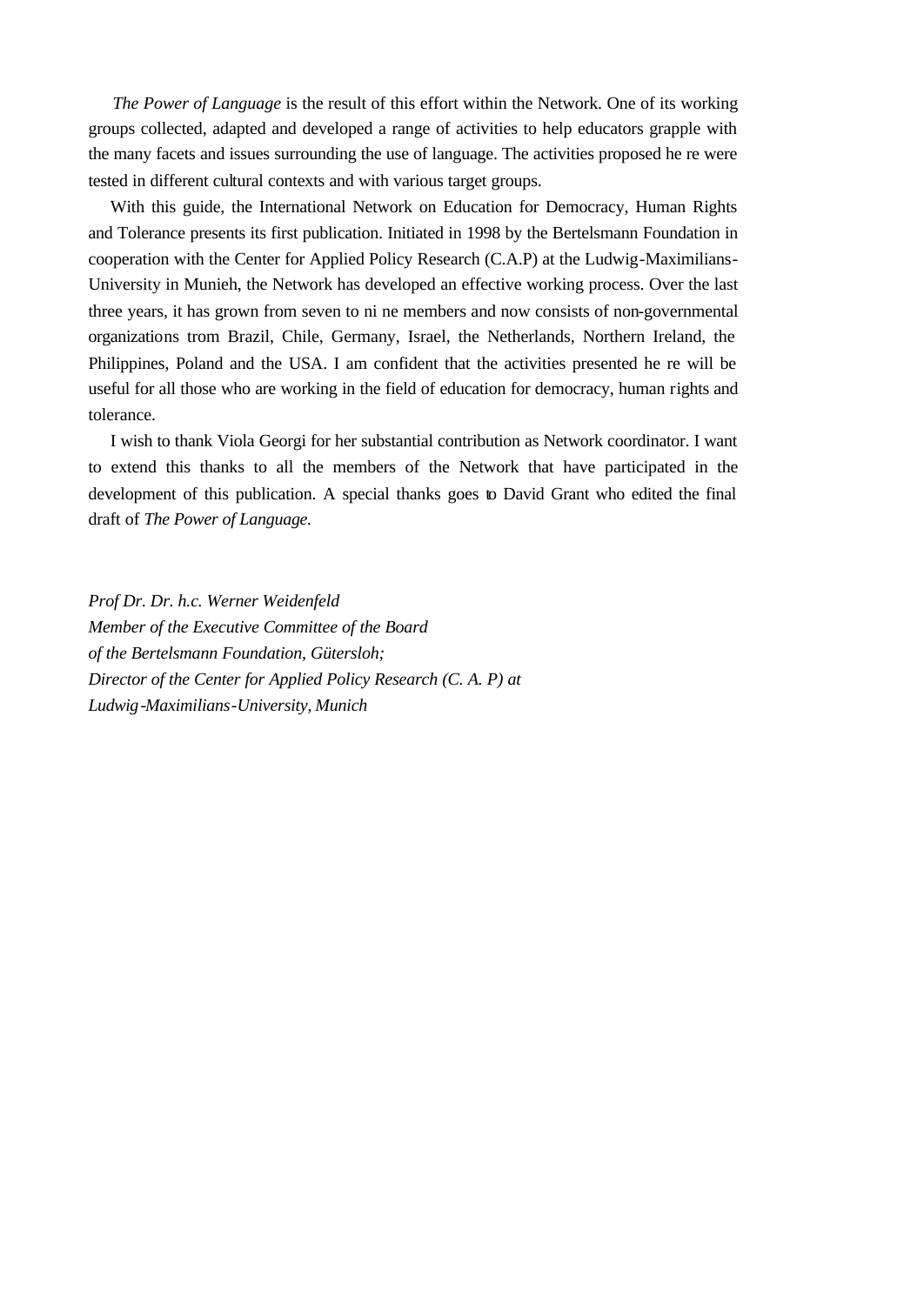## **Introduction**

#### **Context and idea**

The idea for this guide originates in the work of the *International Network Education for Democracy, Human Rights and Tolerance.l* This network consists of nine non-governmental educational organizations from Chile, Brazil, Germany, Israel, the Netherlands, Northern Ireland, the Philippines, Poland, and the USA. The Network was initiated by the Bertelsmann Foundation and is directed in cooperation with the Center for Applied Policy Research in Munieh.

#### **English as a working language in the Network**

The working language of the Tolerance Network is English. Fluency in English was and is a precondition for participating in the Network, but of course proficiency levels vary. Whereas English is the mother tongue for participants from Northern Ireland and the USA, for most members it is their second language. These differing proficiency levels lead to problems of communication and sometimes to misunderstandings. Inevitably the native speakers of English find themselves in a privileged position. They can more easily raise their voices, can make themselves readily understood and are able to express their views in a more sophisticated way. This disparity has required heightened sensivity to the question of language inequality within the context of the Network itself.

<sup>1</sup> Our homepage is www.tolerance-net.org. In the text below we will refer to the "Tolerance Network" or "Interna tional Network," each time capitalized, for the sake of abbreviation.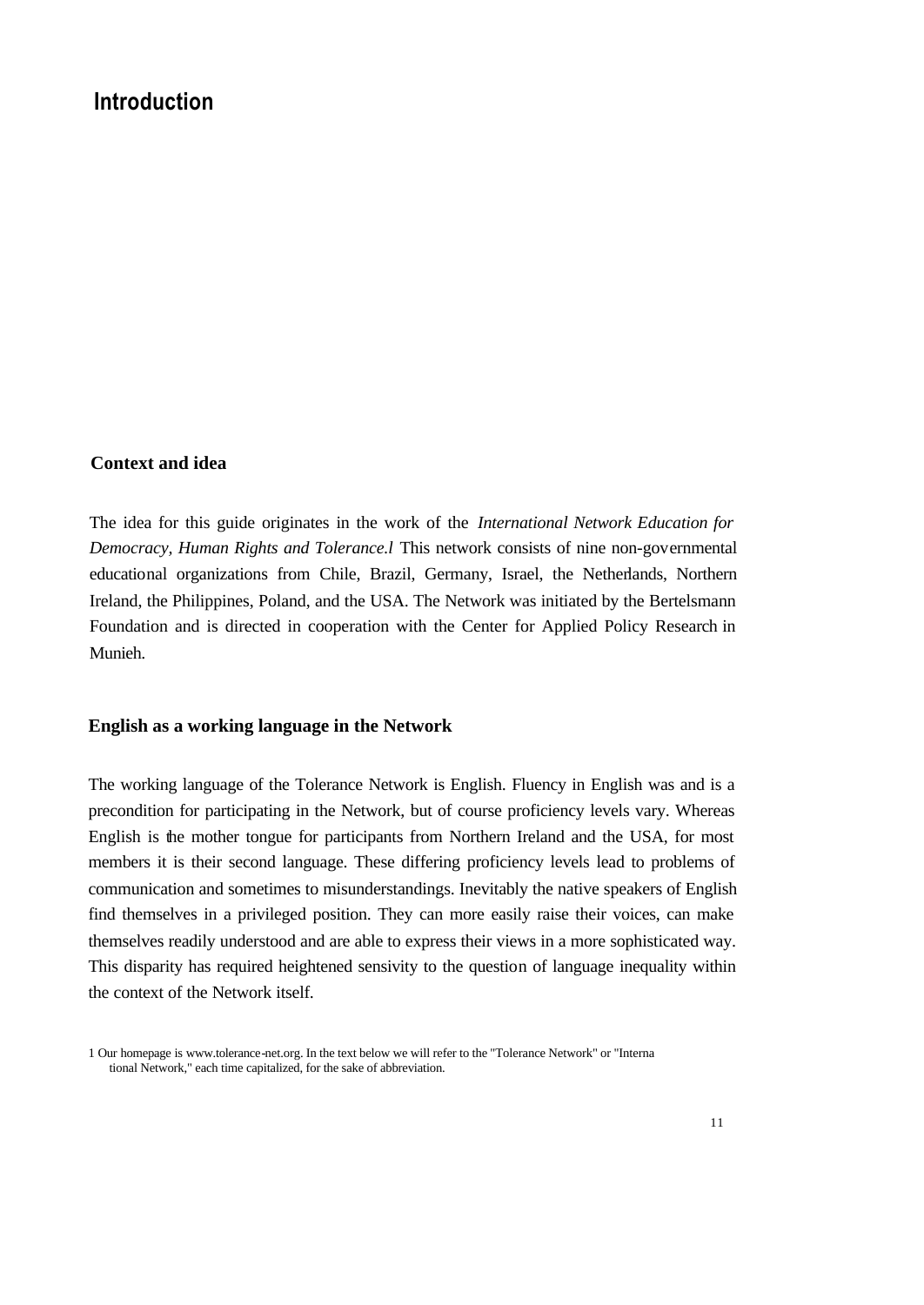#### **Experiences with language: Diversity within the Tolerance Network**

Within the membership of the Tolerance Network, there are at least 15 languages represented, not including the various regional and local dialects of those languages. Participants come from diverse national, historieal, ethnic, social and cultural backgrounds in which they have faced widely differing linguistic situations. Some participants grew up in multilingual or bilingual societies. Some have lived through the suppression of their native language or minority dialect. Others belong to groups of the majority language. These personal experiences with language and the power relations caused by language provided reflective material for a systematic discussion of language policies and the meaning of language within the educational field.

#### **The issue of language in the working contexts of the Network participants**

Participants of the Tolerance Network regularly face the problems of language diversity and language inequality in their pedagogical practice. They have to take into account that their audiences are multilingual - not only in the sense of speaking different languages, but also in terms of different linguistic styles and non-verbal modes. Complex cultural differences further complicate all communications.

All member organizations address language as a topic within their educational work. But their operational focus varies depending on the specific local or national context. Some of the Network partners work in more homogeneous and monolingual groups on the issue of "Language and Communication." Others are involved with "Dealing with Linguistic and Cultural Diversity" in intercultural education. Our Israeli partners as weIl as those working in Eastern Europe are addressing the link between nationallanguage policies and equal rights. Despite the very different historical and political backgrounds of these participating organizations, surprising parallels and inter-contextual perspectives relating to multilingualism have emerged.

#### **Global educational and political issues**

Linguistic diversity, the promotion of multilingualism and democratization of language rights are issues that have become key educational policy topics in Europe as weIl as in many other regions of the world. Political and economic processes of internationalization and transformational processes in newly-emerged countries have joined with the global migratory flows to contribute to astate of permanent flux in the linguistic fabric. Most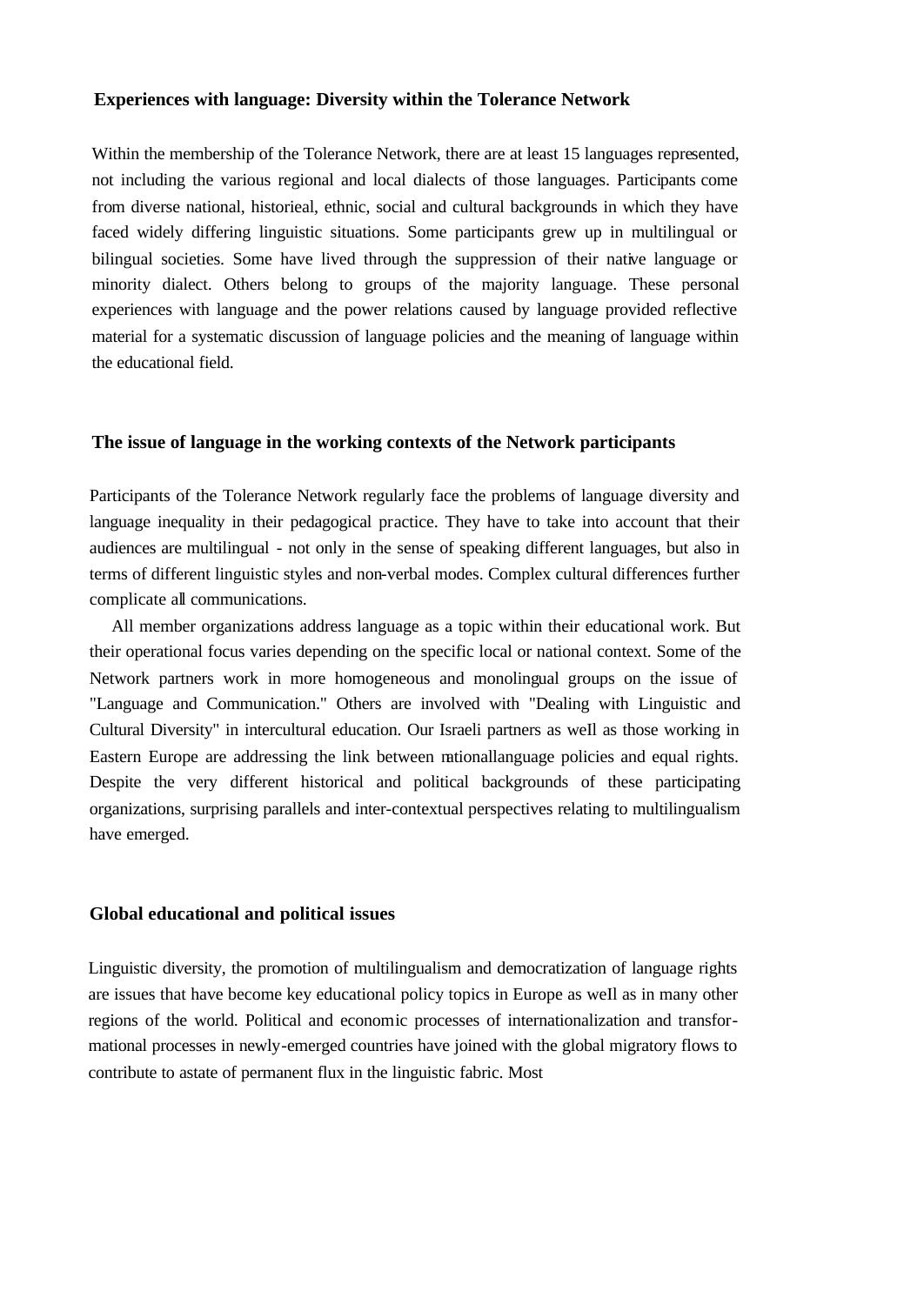modern societies are not homogeneous entities; rather, they are societies of immigration encompassing different linguistic and ethnic groups. This linguistic diversity challenges not only long-standing national education systems but also the more recently developed educational NGO sector.

Linguistic hierarchies are widespread. They are not simply based on designations such as "English in England; German in Germany." In some countries, the original languages have been marginalized or even displaced completely by the language of immigrants. Prom this perspective, multilingualism is inevitably connected with conflicts of interest, power structures and relationships of domination. These societal structures are often cemented by educational policies. In political systems where social inequities and linguistic assymetries are reproduced, schools playa central role since the linguistic and cultural capital children bring with them is valued according to the reigning linguistic hierarchy.

Working with mixed-Ianguage groups, it is important first to observe the link between the linguistic disadvantage in the outside world and the symbolic representation of this inequality in the group process and then to work with that situation. Do not overlook a basic rule about any group-dynamic process, a small group reflects societal conditions and thus dose attention must be paid to majority-minorities relations. The mechanisms of marginalization at work at the macro level are almost always repeated at the small group level. But even though cultural and linguistic change has forever been the human condition, appropriate educational concepts and guidelines for dealing with multilingualism are still under development.

#### **Our approach to democracy and tolerance education**

Any educational activity that has the goal of promoting the values of tolerance, human rights and democracy has to show the presence of these values in the educational process. The impact the facilitator has in this context is often not openly and verbally dedared, but comes from the way the process is guided. We want to focus on language as one of the areas that is often not specifically taken into account, but links with issues of power and inequality. There are various areas in which language is crucial in civic education.

If there are severallanguages in your workshop, some participants may be exduded from participation. If the minority has to speak the dominant language, it then gives up its cultural identity implicit in the mother tongue. This means that the personal identity of minority participants is split between their origins and the verbal setting of the workshop. Spontaneity of interaction is reduced and conflicts can occur. The facilitator has to ensure that participation and equallearning opportunities are possible for everyone. Special attention must be paid to creating aspace for those with different languages. This is especially important if there exists one official dominant language in the group, while one or more other minority languages are also present.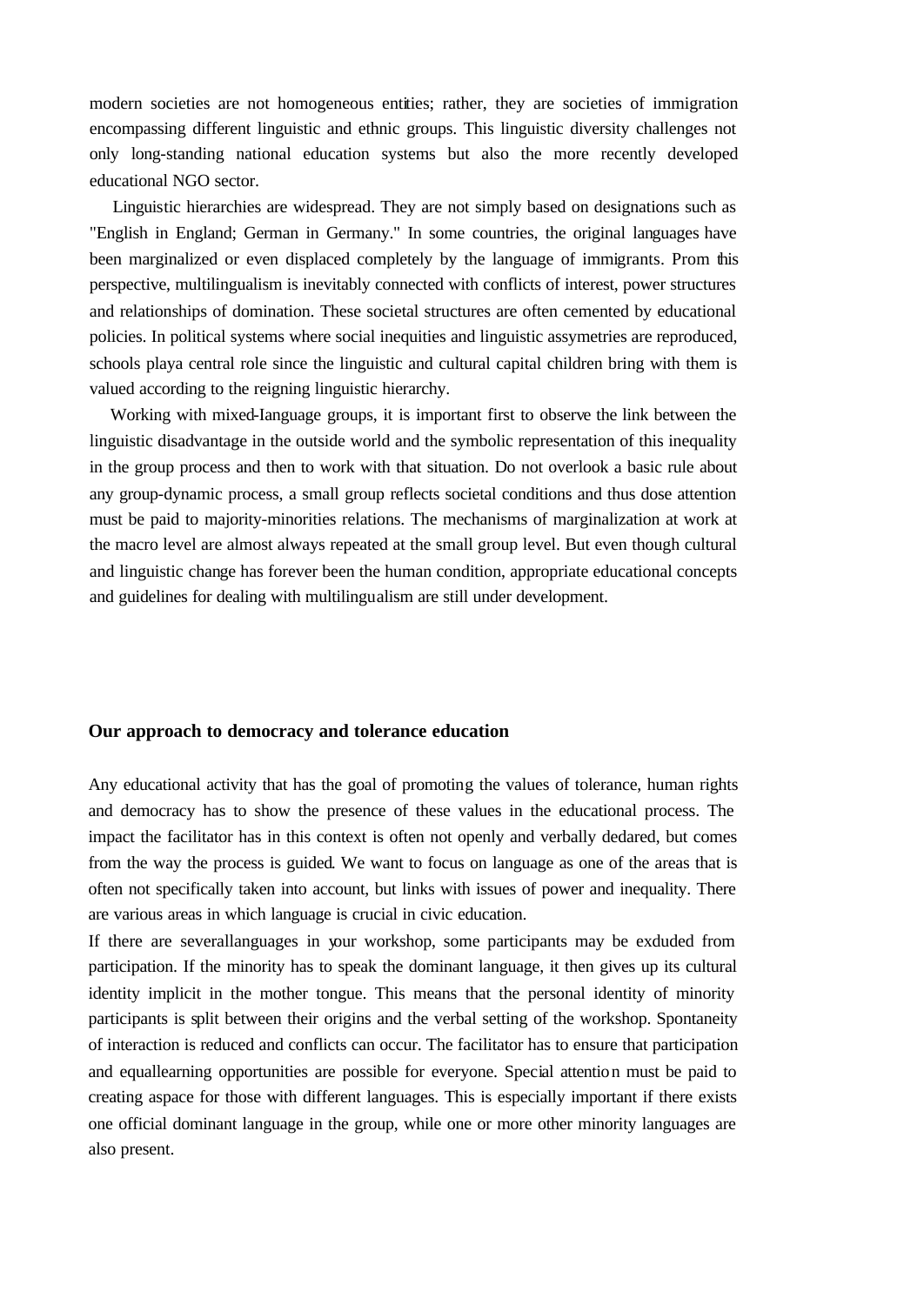Usually the positions of different languages in a society vary. Some languages are accorded higher social prestige than others. The facilitator should show respect to alllanguages present. This issue should also be brought up in the group. Finally, the group has to establish an agreement on how to deal with this problem.

The facilitators address participants from their own level of verbal expression. Their skill in expressing themselves may not match that of some participants, leading to ineffective communication. These participants may feel estranged from the facilitators and might not participate, at least not verbally, since they feel dominated by a complex language that they do not easily comprehend. They might furthermore be socially excluded from the learning situation, causing interna I group conflicts. A divisive power structure and hierarchy could arise. It is therefore all-important that the facilitator be fully selfaware in the use of language complexity. She has to train herself to use language at different levels and to address participants in an appropriate way.

The use of different languages and different levels of language complexity in a group is both achallenge and an opportunity for the facilitator. Through adroit use of language, the different backgrounds of participants can be valued and shared. Such a workshop experience can generate an important realization of mutuality on the basis of differences. Language awareness can demonstrate that respectful heterogeneity can open more creative possibilities than restricted homogeneity. Mutual interdependence is the basis of a functioning community that makes full use of the resources of its members.

All the above applies not only to oral communication but also to non-verbal channels of communication such as body language, setting, gesture, dance, handouts, drawings, videos, role plays, etc. The facilitator has to be just as sensitive in using these forms of communication as in using verballanguage. These non-verbal channels can convey cultural misunderstandings and foreclose communication. On the other hand, they can be regarded as powerful tools for extending expression and participation. This is especially true in situations when verbal exchange is difficult, for instance in situations of deep conflict or when working with an interpreter.

Another point in workshops when language is particularly problematic is in reflecting upon what happened during certain activities. Through verbal expression participants attempt to delineate different perspectives, values and norms underlying the preceding actions. Such analysis is crucial for long-Iasting educational effect. Participants must be able to stand back from the accomplished workshop activities and evaluate on a reflective level processes concerning democracy, human rights and tolerance. Essentiallearning and the dawning awareness of the need for personal change in one's everyday life take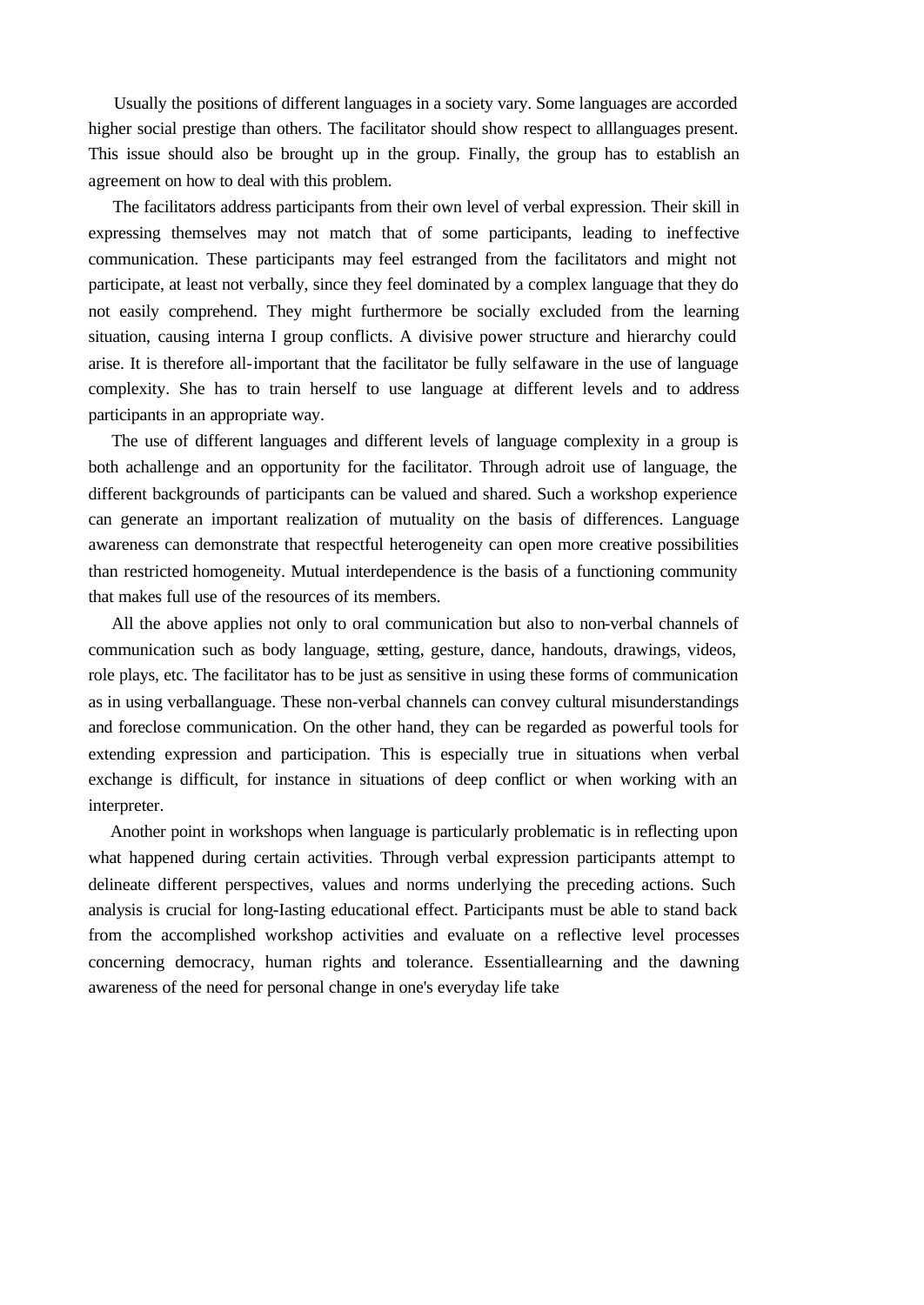place here. This is where it becomes especially important to consider the many different ways people learn.

People in some cultures and sections of society are very much used to discussion, dispute and the dialectic as a fruitful way of learning and reflecting upon activities. For those people, this often seems to be the only way of effectively learning about democracy, human rights and tolerance. But there are other cultures and groups for whom this mode of reflection is inappropriate. They feel domina ted by the perceived "elite" and might as a consequence not participate in the evaluation and reflection of the activities. For some partic ipants, verbal exchanges can seem unnecessarily complicated, confusing and exhausting. In such situations the whole intention of certain ac ti vi ti es can become counter-productive. Judicious use of appropriate evaluative and analytical methodologies is required.

#### **The process of developing the material**

All of the material included in this guide has been extensively tested by the contributors themseIves in their professional contexts. The two-year deveIopment process has involved collaboration, negotiation and intensive discussions among all Network members. In many cases contributions have greatly evolved during the pro duc ti on of this guide.

In some cases the materials that you will encounter have been tested by the Network members taking on the role of participants. We feIt it important to submit materials that we have fully engaged with ourseIves. Having experienced the exercises as participants, we have identified many challenges that exist within the contributions. These have provided opportunities for lively debate and discussion among uso Even our way of using language in preparing this guide led to intense debate over the writing and use of language. We hope the result is a uniformity of style with room left for differences of approach and method.

We have also attempted to deveIop the concept of debriefing so as to enhance participants' understanding of the processes that they have been involved in. Through our exploration of the debriefing concept, we have ourseIves more fully engaged with the activities. Via thorough and creative debriefing, participants and facilitators alike can consolidate the learning enrichment that has taken place.

You will, no doubt, discover many new challenges and ways to adapt the materials to the needs of your own unique contexts. It is hoped that you will further extend the application of these materials and encourage participants to become involved in the language debate.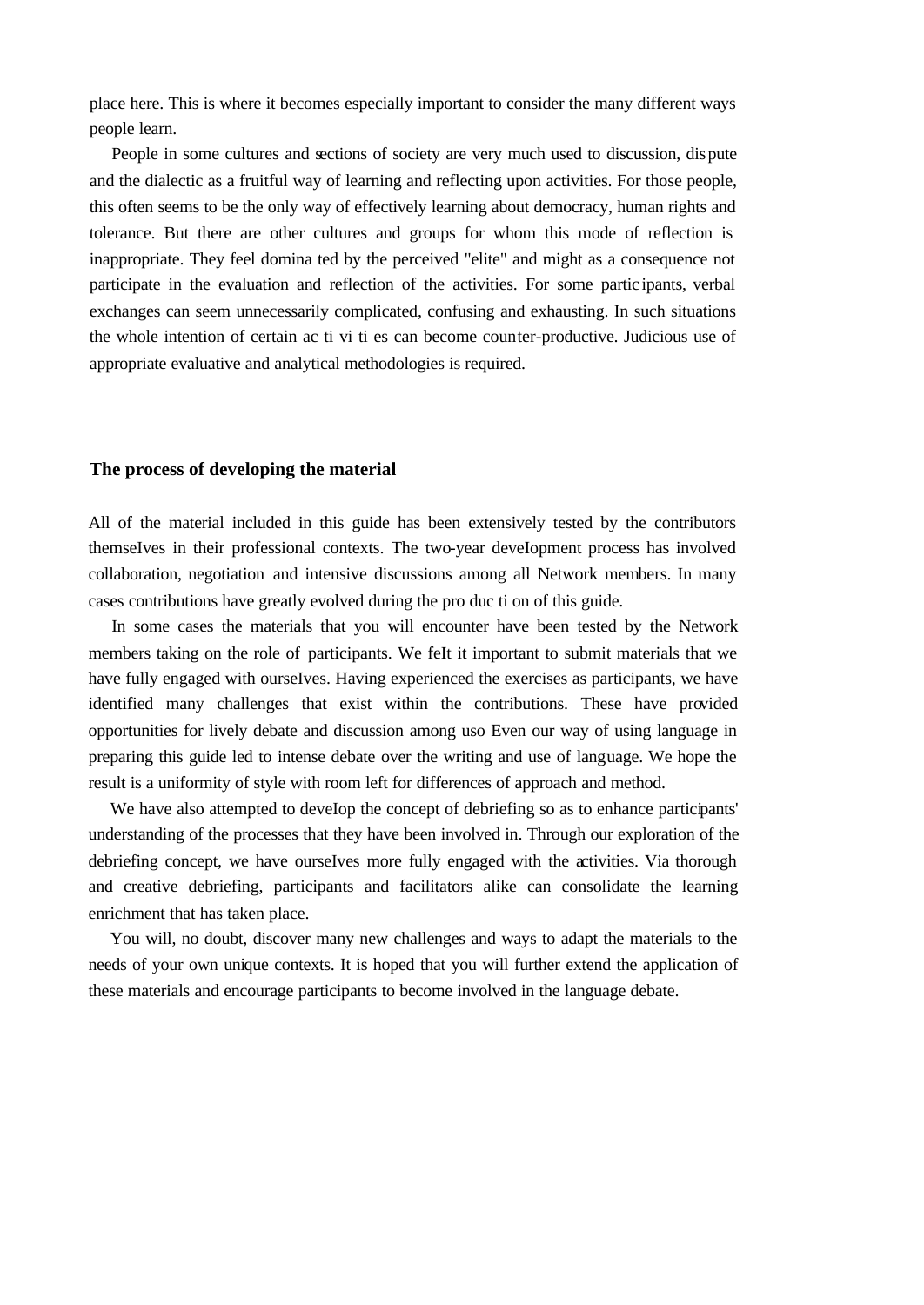### **Contents of the guide**

This guide takes a dose look at the power of language in education for democracy, human rights and tolerance. It is designed for experienced facilitators and meant to sensitize them to the issue of language in an educational context. These facilitators can then give more attention and respect to the various dimensions of language and can integrate the activities from this guide into their workshops.

*Part I (Gur stories: The relevance of language)* iIlustrates the importance of the issue by presenting stories from the contributors in various countries. In very different ways it shows why for aIl of us the issue of power and language is a burning one. These short pieces from various social cultures and political conditions provide a rationale for this guide. Information boxes on the general language situation of each country aIlow for comparison of the different contexts.

*Part II (Activities concerning language and democracy)* is the main part of this guide and presents practical activities with which facilitators address various aspects concerning the power of language and the relation of language to democracy. The intention is to create sensitivity to the problem and awareness of the need for tackling the issue. The activities themselves are divided into modular thematic sections from which a facilitator can select in designing her own workshop. Each thematic seetion starts with background and introduction, tying together the various threads of the activities. There is also one section of activities dealing with debriefing and evaluation, which we consider an integral and essential part of any workshop of this kind.

*Part III (How to do a workshop)* consists of *hints for facilitators* concerning our general understanding of what is important for running an interactive workshop as weIl as working in international and multilingual contexts. Following this there are various *workshop models* that have been employed in different countries. Thus the reader gets an idea of how to use the activities for different target groups and how to integrate them into a larger context that might be supplemented with specific focus on the language issue. The introductions to each model give an idea as to how such a workshop could be announced for publicity purposes.

*Appendix I* provides further reading on the issue of the power of language, and provides source material with which the member institutions work. *Appendix* 2 lists the member organizations of this guide and gives information about the individual contributors.